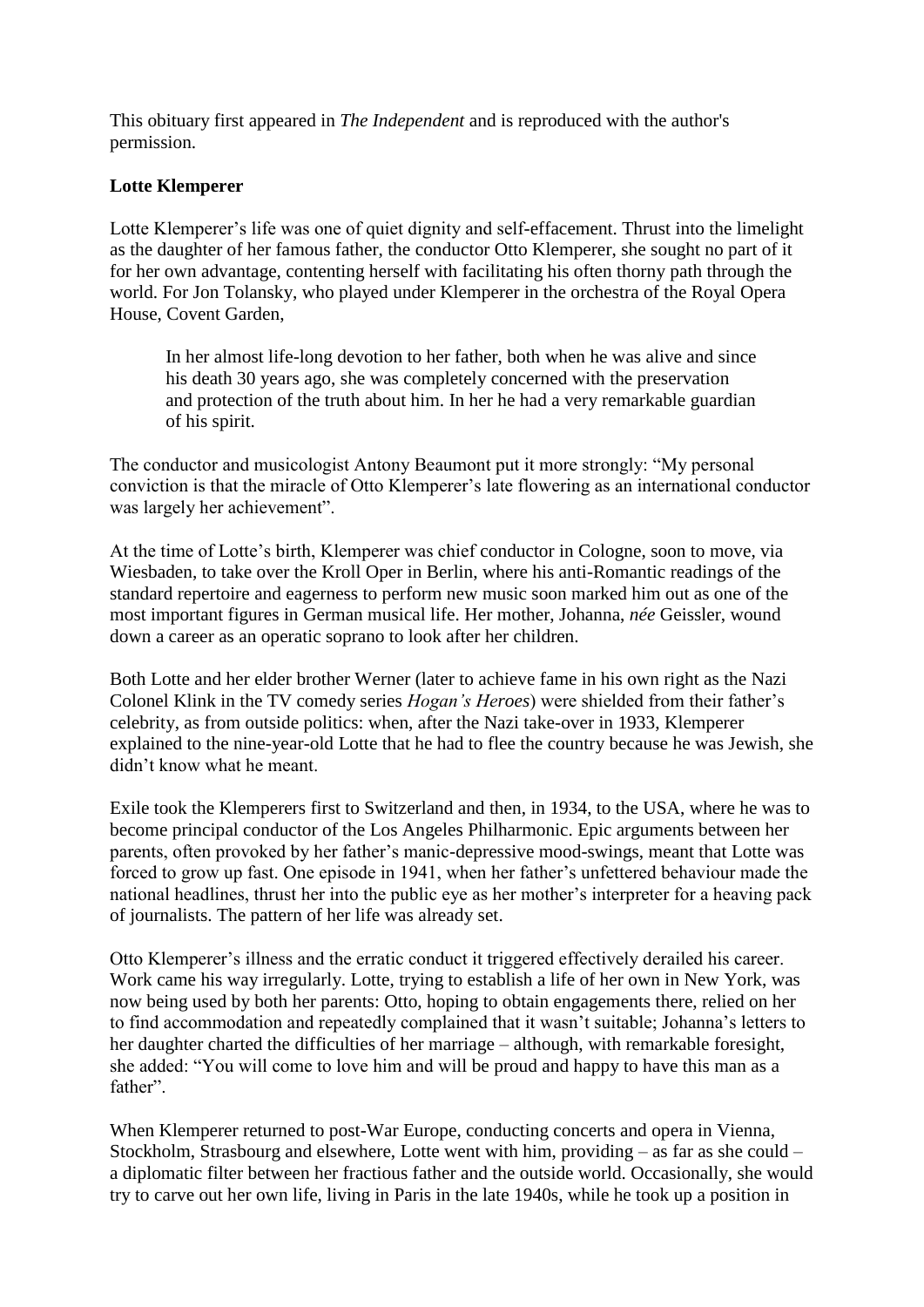Budapest; her visits there stimulated her naturally left-wing sympathies, shared with her father. Her anti-capitalist sympathies endured: four decades later she was delighted when the rise to power of Mikhail Gorbachev seemed to offer the promise of a less authoritarian socialism.

Klemperer's career was again on the ascendant when, in November 1956, his wife died. Lotte, who had already been acting as secretary, negotiator and administrator, now found even less time for herself – though she insisted it was no sacrifice: she loved working with her father, she said, and would have found any other job much more boring. Recordings and concerts, especially with the Philharmonia Orchestra in London, underlined her father's stature as one of the greatest living musicians, but it was Lotte who fielded the phone calls, the journalists, the promoters, the hangers-on. It was she who was backstage after performances and in the studio for recording sessions, she who was a nurse when he needed medication or assistance – and he was frequently ill.

Their interaction was often touching – Lotte was perhaps the only person in the musical world not in awe of her father, and she could be just as quick-witted as he. Gareth Morris, the principal flute and chairman of the Philharmonia during many of the Klemperer years, remembered one nimble rejoinder:

We were making a recording of the Schumann Concerto with [the Hungarian pianist] Annie Fischer [an old friend of Klemperer's]. I went round to listen to it in the listening room at Abbey Road. Klemperer said to Annie Fischer, who was sitting there: "The trouble is, you are too chaste". Lotte ran her fingers down the back of his head and said: "And that's more than we can say for you, father".

When Klemperer died, on 6 July 1973, Lotte became the guardian of his legacy, keeping a discreet but firm eye on anything to do with him. Where she felt the interest was sincerely motivated, she could be extraordinarily helpful. When I contacted her to suggest an anthology of her father's writings, she did everything she could to make *Klemperer on Music* a reality – but insisted on a subtitle to explain that his essays and *obiter scripta* weren't very important: we settled on *Shavings from a Musician's Workbench*. Antony Beaumont, too, discovered this side of her character:

A footnote sparked off our friendship. In my edition of Busoni letters I had written something about her father that wasn't quite right. She wrote to correct me. The tone of her letter betrayed not a hint of irritation; on the contrary, it was polite, helpful, witty. In addition to those qualities I soon learnt to marvel at her generosity, humility and sense of purpose. … Many children of the famous are brought up, even if they lack all talent, to bask in the family glory. Lotte was quite the opposite: she knew it was her duty to guard the monument, but saw herself as no more than a supporting plinth.

But she didn't feel at all put upon by her duties as custodian and continued to enjoy life enormously. She had, especially, a ready sense of humour and could on occasion laugh until she wept.

Although her father's recordings brought her a comfortable income, she continued to live frugally in a small Zurich flat. She often travelled to hear performances by musician friends. And she also turned her attention to her mother's career, writing *Die Personalakten der*